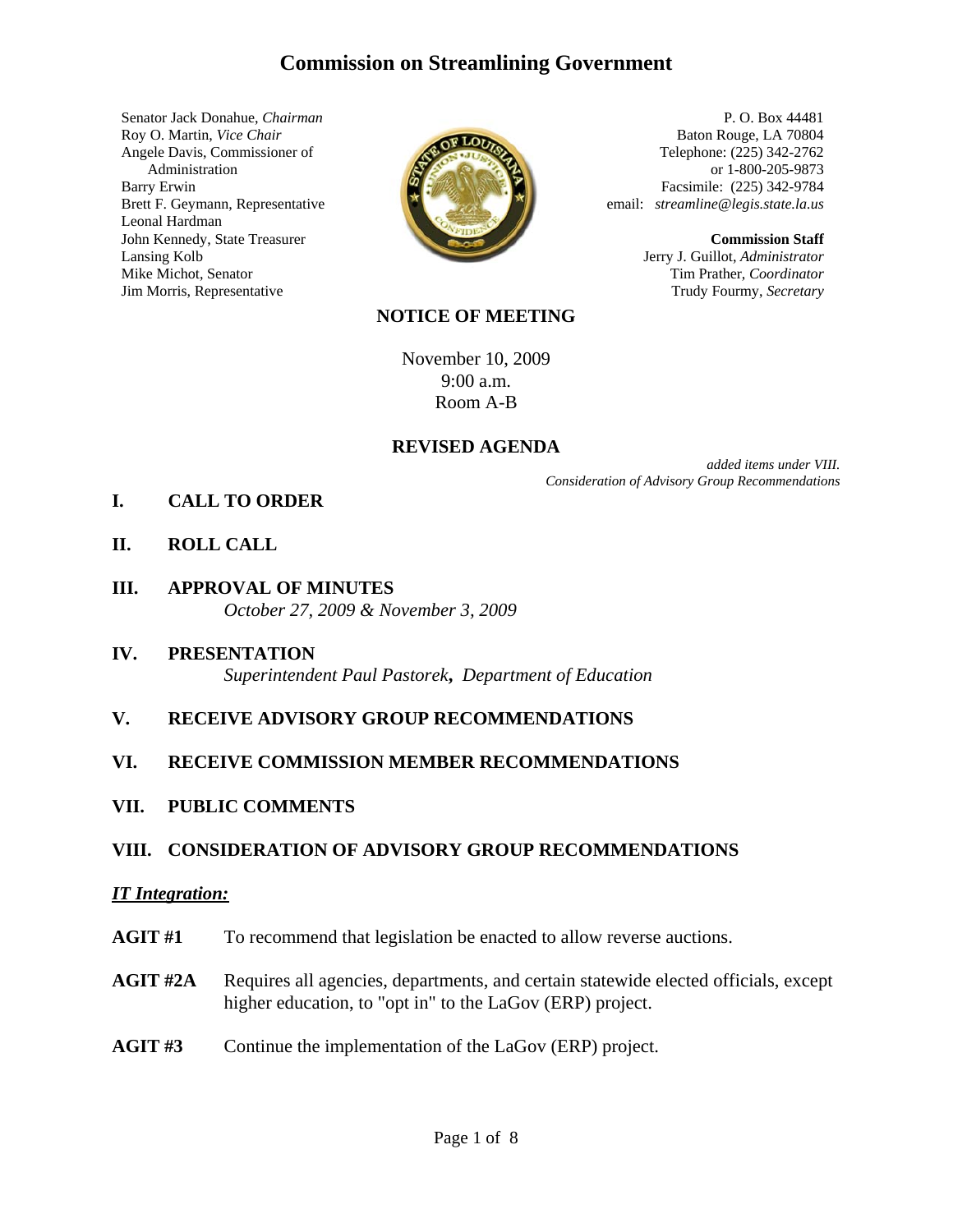| AGIT#4          | Consolidate the state's data processing assets to move to a centralized data<br>environment. |
|-----------------|----------------------------------------------------------------------------------------------|
| AGIT#5          | Continue the implementation of e-mail as a statewide shared enterprise service.              |
| AGIT#6          | Implement an IT spend analysis/agency efficiency scorecard.                                  |
| $AGIT#7-I$      | Review, modernize and consolidate management of IT procurement.                              |
| $AGIT#7-II$     | Implement a project management office within the Office of Information<br>Technology.        |
| AGIT#8          | Implement a single infrastructure for external health care initiatives.                      |
| <b>AGIT #9A</b> | Continue implementation of a management of enterprise network infrastructure.                |

# *Efficiency and Benchmarking:*

- **AGEB #16** To require that 75% of the money in Louisiana's Capital Outlay Program be spent on road construction and maintenance through the existing priority program for each year of the next five years.
- **AGEB #17** To rehabilitate and use the currently unoccupied "Big Charity Hospital" building as a public teaching hospital if the State of Louisiana decides to go forward with its plans to construct such a hospital in New Orleans.
- **AGEB #18** To require non-elderly, non-disabled recipients of any affordable housing or housing assistance program offered through the Louisiana Housing Finance Agency to obtain formal employment in the private sector or government, and require that those recipients who claim they cannot find employment to participate in a supervised job search or in educational job training program that assists people to obtain employment or perform community service.
- **AGEB #19** To direct all boards and commissions, except those boards responsible for administering Louisiana's retirement systems, to file electronically, on or before February 1 of each calender year, with the Commissioner of Administration of the state of Louisiana, the Speaker of the Louisiana House of Representatives and the President of the Louisiana Senate, a financial statement setting forth in detail the assets and liabilities, including unencumbered and encumbered cash on hand, of each board and commission. To further direct all money which is not needed by these boards be subject to appropriation for any lawful purpose by the Louisiana Legislature.
- **AGEB #20** If the existing but currently unoccupied "Big Charity Hospital" building is rehabilitated (instead of being rebuilt on a new site), and used as a public teaching hospital, \$50 million of the projected savings achieved by rehabilitating the hospital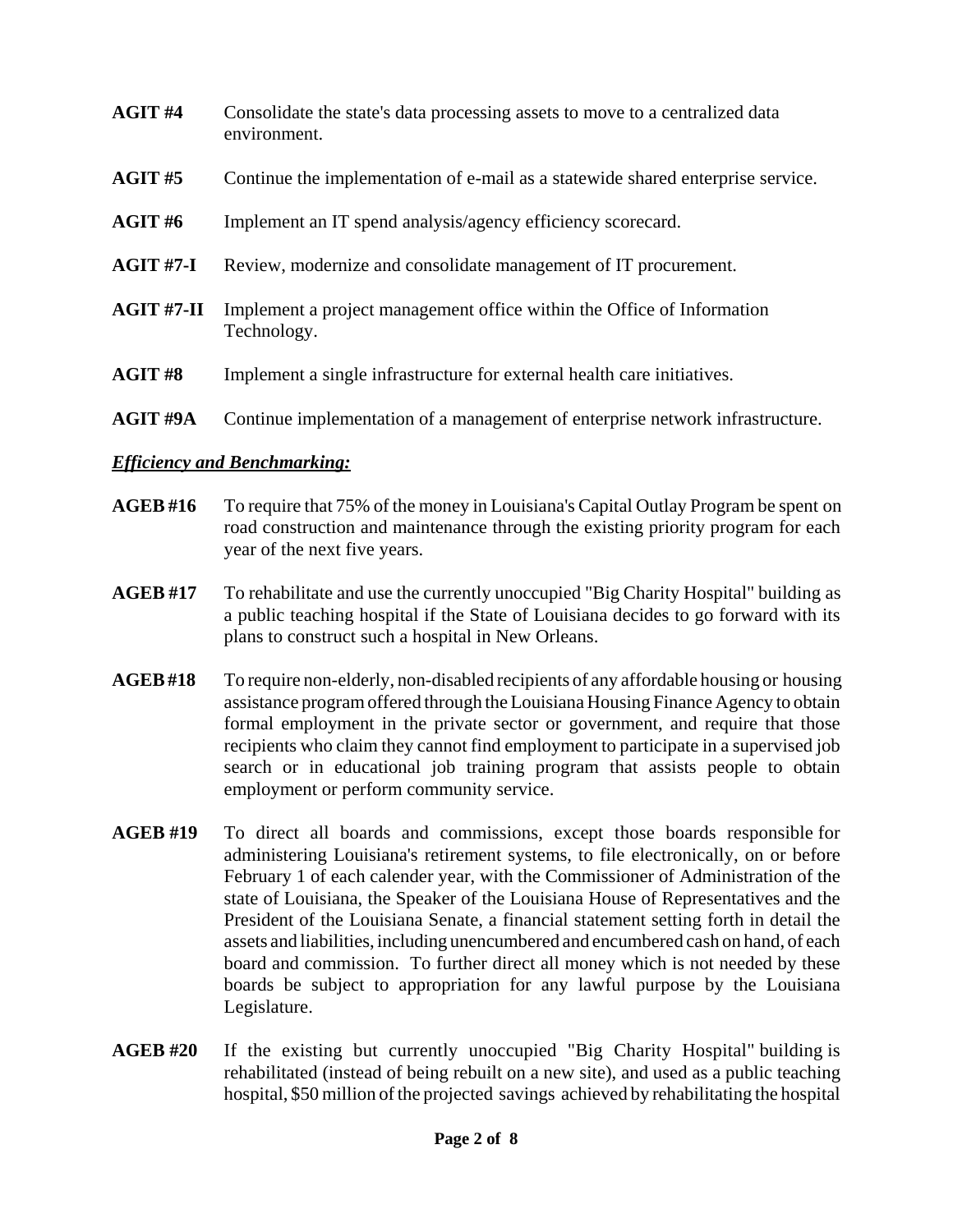will be used to recruit health care professionals and researchers to the hospital and the schools affiliated with it in order to establish a world class academic research and medical center.

- **AGEB #21** To provide, by statute, for a Louisiana spending limit identical to the Oregon spending limit, known as the Oregon kicker law, with the exception that, under the Louisiana spending limit, excess revenues would first be deposited into the Louisiana Budget Stabilization Fund (the Rainy Day Fund) until that fund reaches its cap before any rebates are returned to individual or corporate taxpayers. The spending limit shall be cancelled or overridden in a particular year only by a two-thirds vote of the Louisiana Legislature, which shall be subject to veto by the governor.
- **AGEB #22** That no department or agency of Louisiana state government shall be authorized to privatize a program or service unless there is demonstrative evidence that the benefits of the privatization outweigh its costs; that the department or agency entering into the privatization contract be held accountable and responsible for the cost and quality of the service under the contract; that all privatization contracts require the approval of the Joint Committee on the Budget of the Louisiana Legislature; that the public department or agency entering into the privatization contract be required to monitor the contract to ensure that the benefits of the privatization outweigh the costs on an annual basis; and that private contractors retained through a privatization contract be required to give a hiring preference to public employees who are displaced by the privatization.
- **AGEB #23A** That Louisiana state government create a website modeled after the "Where the Money Goes: Window on State Government and Transparency at Work in Texas" website provided by the Texas Comptroller of Public Accounts which is a user friendly website containing a database on state spending searchable by state agency, payee and category of expense, and which includes a virtual check register updated daily and available twenty-four hours a day. The Commission further recommends that Louisiana state government also assimilate into this new website the best practices and user-friendly nature exhibited by the state of Utah's "transparent.utah.gov" website, which is dedicated to the transparency and accountability of Utah's government finances.
- **AGEB #24** To make pretrial mediation of disputed claims filed with the Office of Workers Compensation voluntary, which will eliminate the need for six attorney mediators at the Office of Workers Compensation at an average annual savings of \$75,000 for each mediator.
- **AGEB #25** The Department of Revenue be authorized and directed to establish provisions on its website so that taxpayers may ask questions about tax notices and receive answers online, through email, and that allow taxpayers to file an appeal of an alleged delinquency online.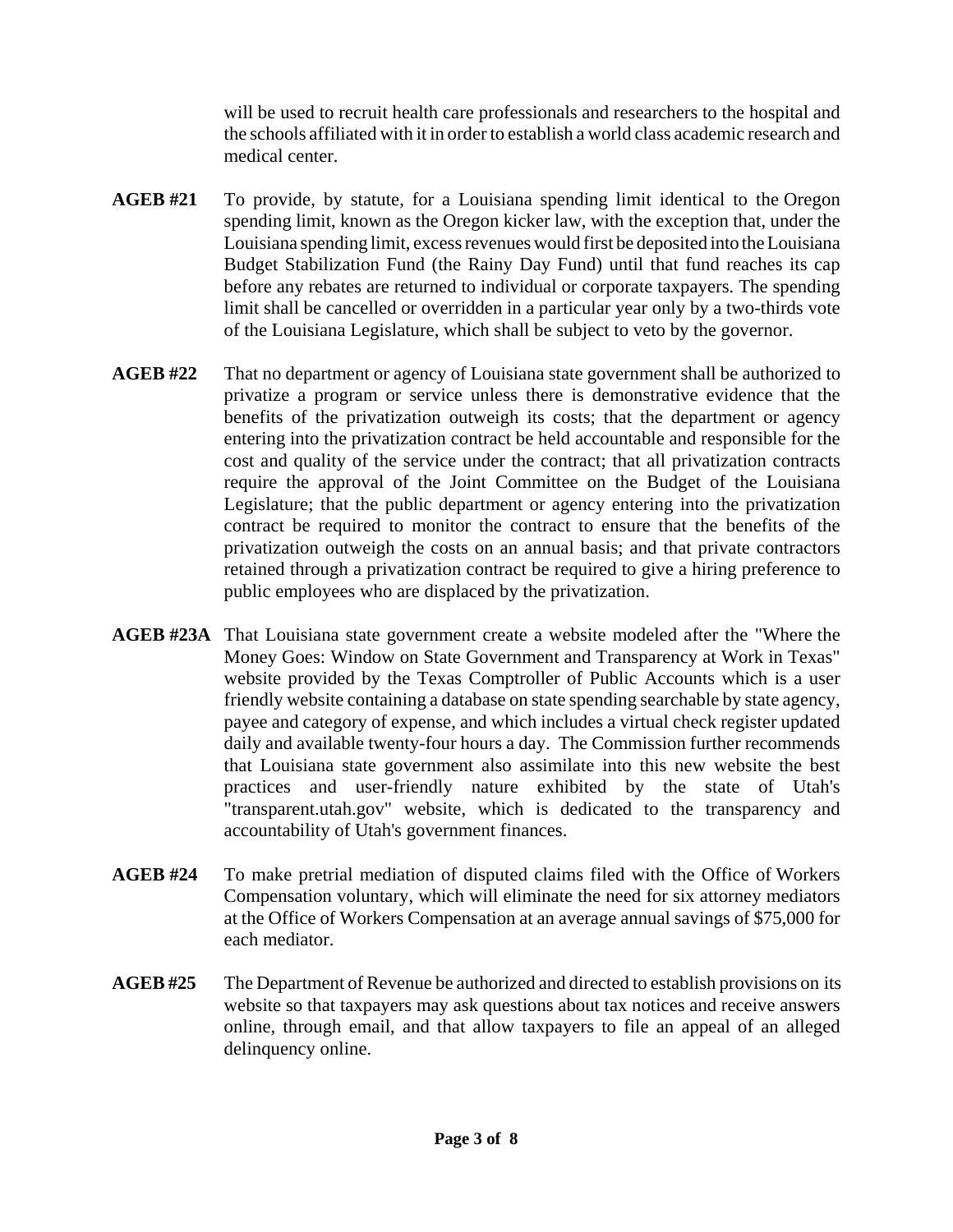- **AGEB #26** Departments and agencies of state government to contract with the Department of Revenue to have their document and remittance processing performed by the Department of Revenue until the Department of Revenue's equipment is used as close to 100% of the time as is practical and possible.
- **AGEB #27** The Louisiana Workforce Commission audit program for unemployment insurance taxes be transferred to the Department of Revenue and that no more than 75% of the monies spent by the Louisiana Workforce Commission to perform this service be appropriated annually to the Department of Revenue to perform the service.
- **AGEB #28** The Department of Natural Resources field audit program for royalties be transferred to the Department of Revenue and that no more than 75% of the monies spent by the Department of Natural Resources to perform this service by appropriated annually to the Department of Revenue to perform the service.
- **AGEB #29** The audit functions and responsibilities of the International Registration Plan currently administered by the Department of Public Safety and Corrections to the Department of Revenue, which currently performs audits for the International Fuel Tax Agreement, and that no more than 75% of the monies spent by the Department of Public Safety and Corrections to perform these services be appropriated to the Department of Revenue to perform the services.
- **AGEB #30** That inefficient and circular flows of tax payments and tax credits be eliminated by having the state make a direct payment to the local government or entity levying the tax or surcharge for which tax credits are taken.
- **AGEB #31** All departments and agencies of Louisiana state government to the maximum extent possible contract with the Department of Public Safety and Corrections for prison labor to perform cleaning and janitorial services.
- **AGEB #32** The Louisiana Department of Health and Hospitals (DHH) be directed to immediately and fully implement the provisions of LRS 22:1065 et seq., better known as the "Baby Bill," as well as the Louisiana Health Insurance Premium Payment Program (LaHIPP), and that DHH report to the Louisiana Legislature on a semi-annual basis its results to fully implement these two provisions of Louisiana law.
- **AGEB #33** That the preferred drug list program for Medicaid be changed to provide for the two, and only the two, most effective therapeutic drugs that are also the cheapest for each illness. (This includes both generics and brand name drugs that offer rebates.) This will eliminate hundreds of less effective and more expensive drugs from the preferred drug list and could save taxpayers tens of millions of dollars.
- **AGEB #34** All departments and agencies in Louisiana state government be required to obtain the approval of the Joint Committee on the Budget of the Louisiana Legislature in order to retain an outside consultant in a contract equal to or greater than \$50,000 per year. The application for approval of the Joint Committee shall explain the following: (1)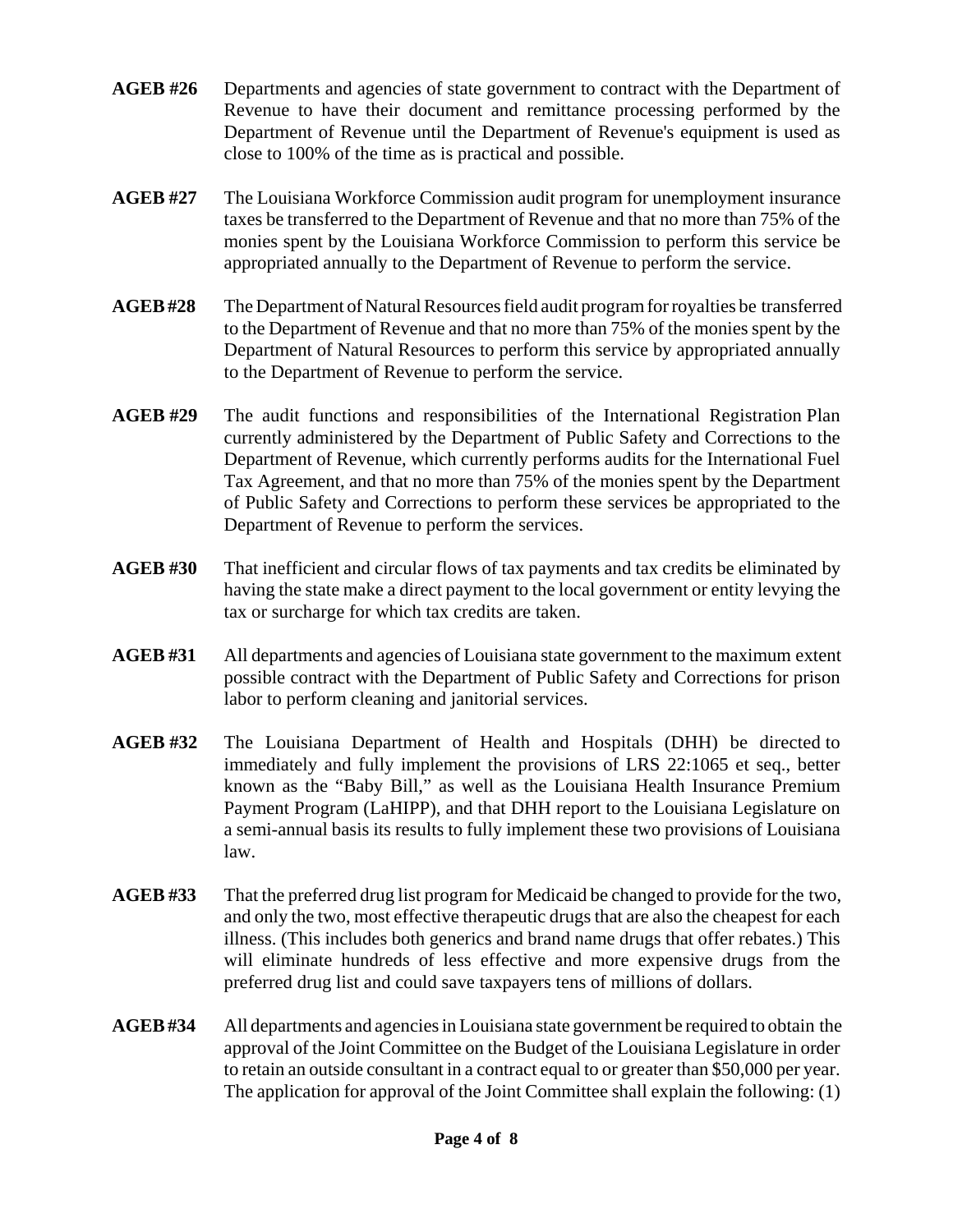Why the department or agency needs to hire an outside consultant; (2) How the service provided by the outside consultant conforms to the mission of the department or agency; (3) Why the service of the outside consultant cannot be performed by a regular employee or employees of the department or agency; (4) How the outside consultant was selected; (5) What action the department or agency will take to satisfy the need that the outside consultant is being hired to address if the Joint Budget Committee does not approve the contract.

- **AGEB #35** The fixed-site scale responsibilities of the Department of Transportation & Development be transferred to the Louisiana State Police, and that the State Police be directed to achieve a savings of at least 25% in the second year through the consolidation of the responsibilities.
- **AGEB #36** The Department of Revenue contract with willing local political subdivisions to have the local political subdivisions, while they are auditing for local government sales taxes, to also audit for state sales tax and be paid a reasonable fee to be negotiated between the two entities.

### *Elimination of Duplicative and Non-Essential Services:*

- **AGDNES #2** Relocate auditing responsibilities of DNR and LWC to DOR.
- **AGDNES #3** Relocate ATC from DOR to DPS.
- **AGDNES #4** DOR has excess remittance and document processing capacity that can be used to process paper documents for other state agencies.
- **AGDNES #5** Establish single location for information technology help desk functions for all state agencies and it employees.
- **AGDNES #6** Potential elimination of taxes that generate small revenues yet require substantial administrative management and infrastructure to the point that administrative costs exceed revenue proceeds.
- **AGDNES #7** Establish DOR as the single tax collector for all sales and use taxes throughout the state of Louisiana.
- **AGDNES #9** Develop plans to further integrate services of DSS and LWC, especially those services where shared clientele is realized.
- **AGDNES #12** Expand current efforts to reduce unused nursing home bed capacity.
- **AGDNES #13** Develop pilot program for long-term care (LTC) services for the elderly and people with adult-onset disabilities.
- **AGDNES #14** Transfer Elderly Protective Services (EPS) from Governor's Office of Elderly Affairs (GOEA) to DHH/Office of Aging and Adult Services (OAAS).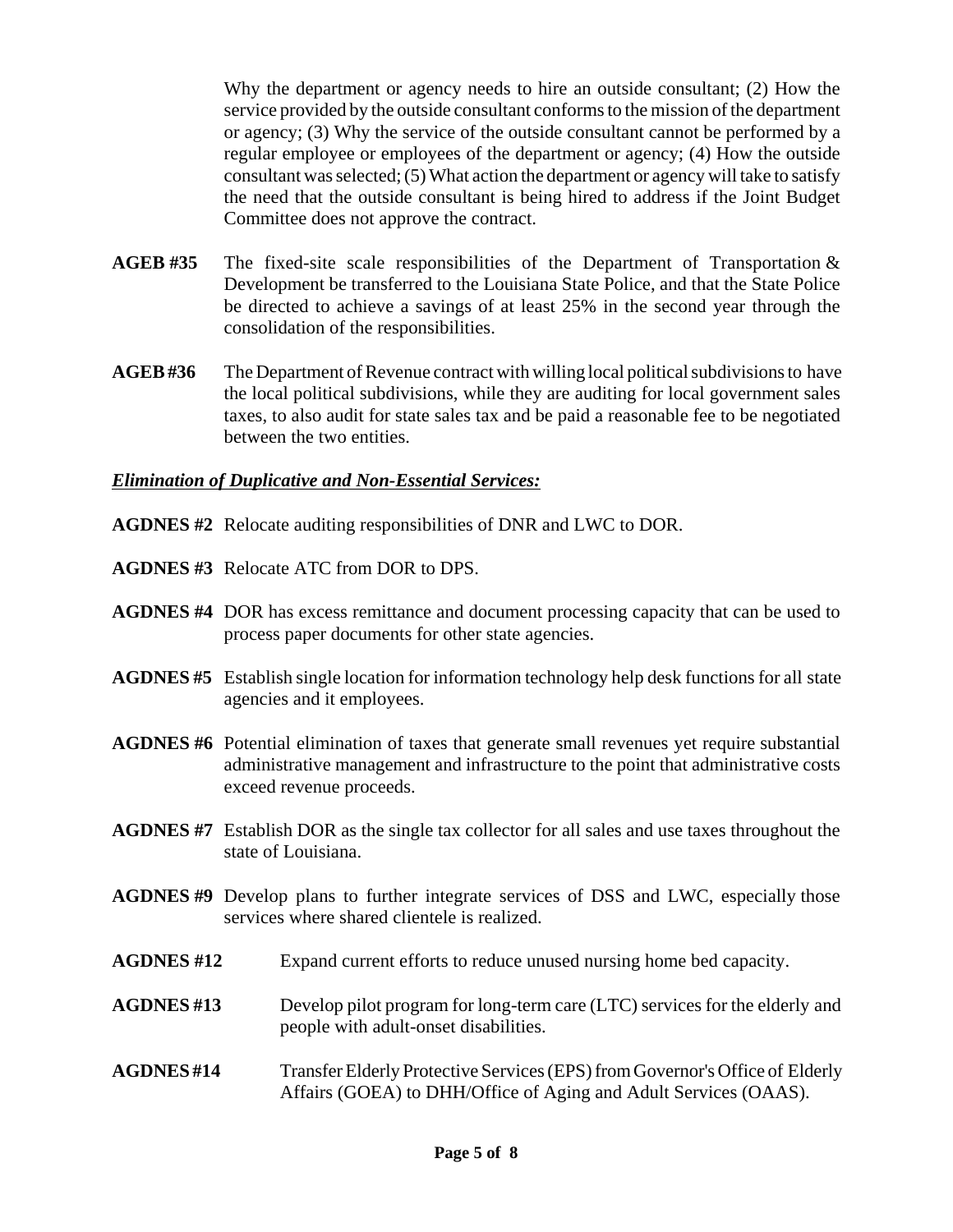- **AGDNES #15** Transfer Independent Living, Community & Family Support, and Traumatic Head and Spinal Cord Injury Trust Fund programs from DSS/LA Rehabilitation Services (LRS) to DHH/Office of Aging and Adult Services (OAAS).
- **AGDNES #16** Provide a tax clearance requirement for all state vendors and contractors and permit state departments and agencies to "garnish" payment to vendors and contractors doing business with the state and who also have an adjudicated delinquent account receivable in favor of the state.
- **AGDNES #17** Develop plan to transition from manual background checks to automated process. Use certified vendors where applicable.
- **AGDNES #18** Perform a system-wide analysis of behavioral health needs of high risk children within the child welfare and OJJ systems to maximize the use of Medicaid funding.
- **AGDNES #19** Merge Capitol Police from DofA into Dept. of Public Safety & Corrections Public Safety.
- **AGDNES #20** Re-allocate DSS emergency preparedness sheltering activities to GOHSEP, LANG or a professional vendor.
- **AGDNES #21** Consolidate eligibility and enrollment functions for citizens needing services or support from DSS or DHH.
- **AGDNES #22** Automate Dept. of Natural Resource's oil and gas permitting and reporting processes under the Office of Conservation.
- **AGDNES #23** Transfer appropriate rehabilitation service functions in DSS to DHH and LWC.

# **IX. CONSIDERATION OF MEMBER RECOMMENDATIONS**

- **Donahue #2** That certain government services and processes be identified as activities to be funded in whole or in part through "full cost recovery" of expenses by the user or customer; that the criteria for setting the amount of cost recovery be established in consultation with the Society of Louisiana Certified Public Accountants; and that the data and information used, as well as the process employed to calculate the specific charge, and any audits thereof, be displayed on the department's or agency's website.
- **Michot #1** To recommend the Board of Elementary & Secondary Education study the use of digital textbooks in state schools and to report to the Legislature prior to March, 2010.

# **X. ADVISORY GROUP RECOMMENDATIONS HELD OVER**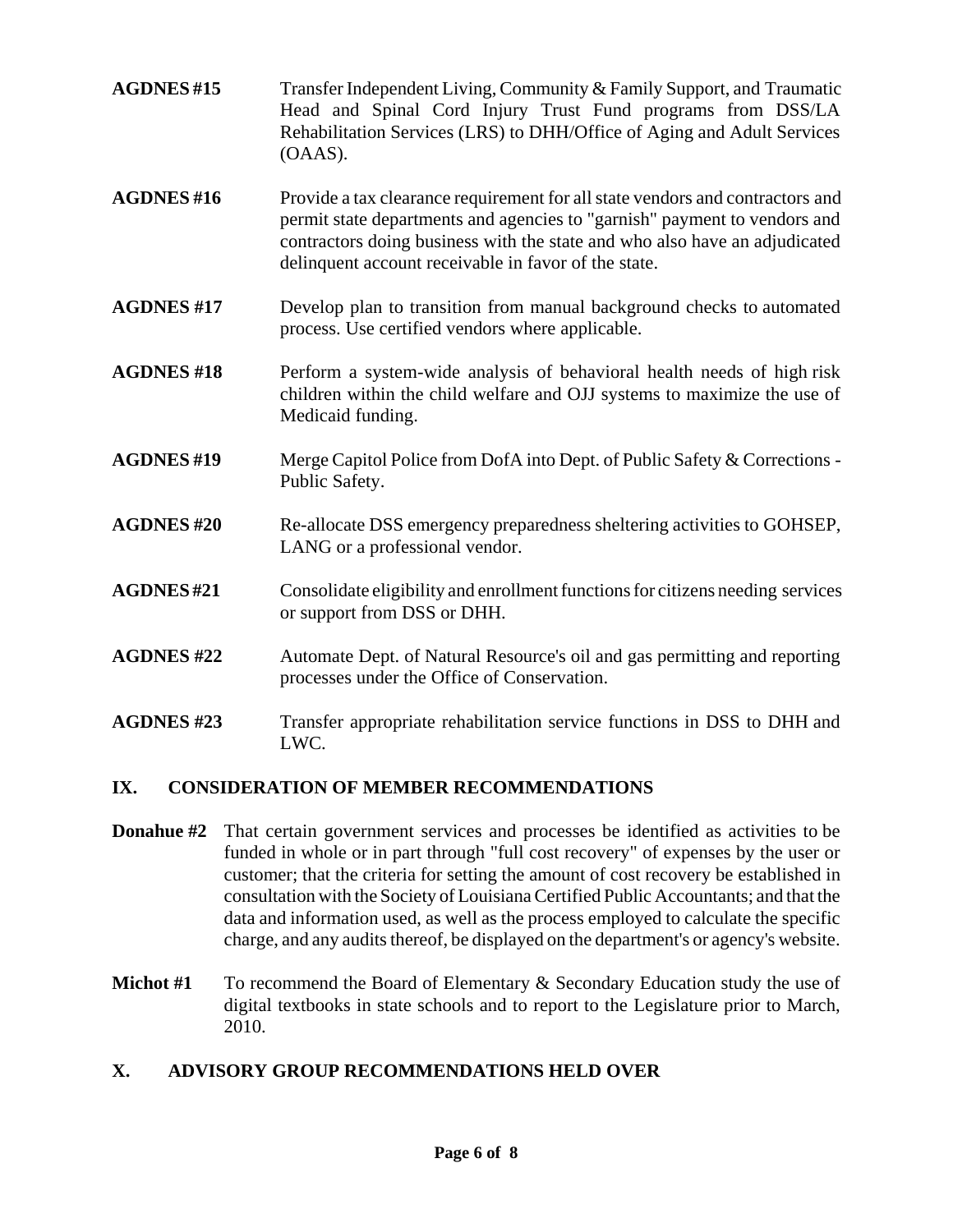### ■**AGEB #3** - (10/27/09 referred back to AGEB)

To limit the number of emergency room visits to two annually for treatment of nonemergency medical conditions for Medicaid enrollees under Louisiana's Medicaid Program who wish to have Medicaid pay for their treatment, and for patients who are not covered by a public or private insurance program, and therefore are uninsured, and who wish to receive their treatment without cost or substantially without cost because they are unable to pay for their treatment.

### #**AGEB #5 (10/27/09 "Fiscal Note")**

 To provide that a Louisiana state prisoner, except those determined to have certain disabilities, who does not have a high school diploma, or who has not passed the General Education Development test (GED) certifying that he has American high school academic skills, shall not be eligible for probation or parole until he has passed the GED through a program offered by the La. DPS&C. To provide funds to the DPS&for this responsibility.

### #**AGEB #9 (10/27/09 deferred)**

Requires that all Louisiana public school students who have been suspended from school for more than five days in a school year or who have more than ten unexcused absences from school in a school year be required to enroll in the Louisiana National Guard Youth Challenge Program. To pay for increased enrollment in Youth Challenge with Minimum Foundation Program funds. To change Louisiana law to prohibit students from dropping out of school until they have reached 18 years of age.

### #**AGEB #10 (10/27/09 deferred)**

To direct state government to reduce the number of state government positions by at least 5,000 positions for each year of the next three years pro-rata by department through vacancies and attrition and without reducing the quality of products or services. Department heads are directed in their reorganization efforts to study and take into account layers of management, spans of control, clerical staffing levels, unit consolidation, process re-engineering restructuring, retraining for enhanced skills and headquarters staffing reductions. Department heads should increase productivity by providing training opportunities for employees who wish to learn new skills or improve old skills. To use twenty percent of the savings to increase compensation for employees taking on additional responsibilities.

# **XI. MEMBER RECOMMENDATIONS HELD OVER**

### $\blacksquare$ **DONAHUE #01 (11/3/09)**

Except as required by the federal government, the Louisiana Constitution, or court order, limit State General Fund appropriations in FY 10-11 and FY 11-12 for operating expenses of each budget unit to no more than 98% of each fiscal year's appropriation while, at a minimum, providing the same kind and level of needed services as provided in the prior fiscal year through increased productivity.